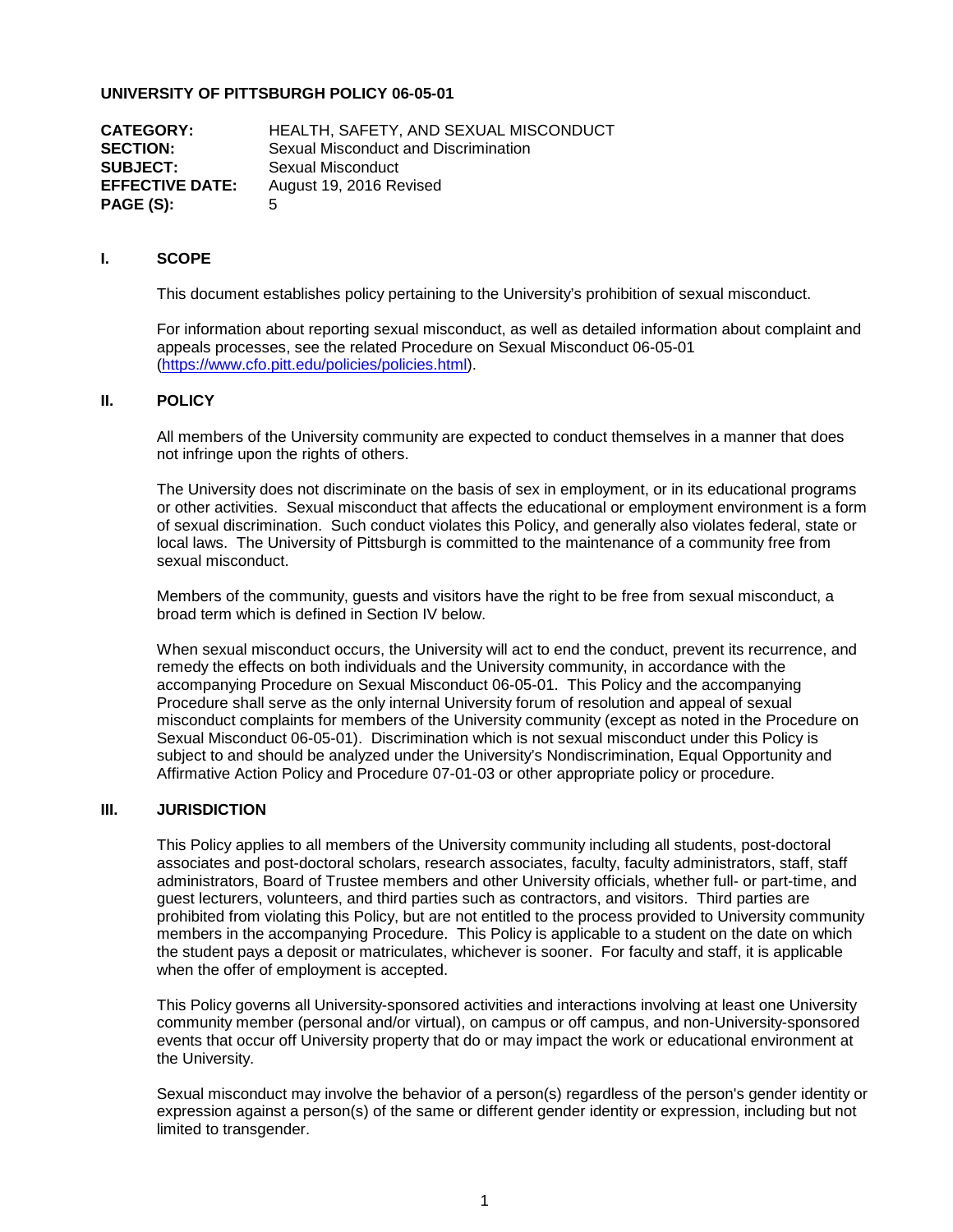### **IV. DEFINITIONS**

Sexual misconduct that falls within this Policy includes:

- A. SEXUAL HARASSMENT
	- 1. Sexual harassment is defined as any unwelcome verbal or non-verbal sexual advances, requests for sexual favors, other verbal, virtual or physical conduct of a sexual nature and/or conduct directed at an individual(s) because of gender or gender stereotypes or identity when:
		- a. Submission to such conduct is made either explicitly or implicitly a term or condition of an individual's employment or student status or participation in a University program or activity; or
		- b. Submission to or rejection of such conduct is used as the basis for decisions affecting that individual with regard to employment (raises, job, work assignments, discipline, etc.) or to student status (grades, references, assignments, etc.); or
		- c. Such conduct is severe or pervasive and objectively and subjectively has the effect of:
			- i. Unreasonably interfering with an individual's work or equal access to education;
			- ii. Creating an intimidating, hostile or offensive work or academic environment.
		- d. Such conduct, if repeated, is reasonably likely to meet the standard set forth above.
	- 2. Unwelcome behavior is an action that is not solicited or invited and is reasonably perceived as undesirable or offensive to the recipient.
	- 3. While sexual harassment most often takes place where there is a power differential between the persons involved, it also may occur between persons of the same status. It can occur between members of the same gender as well as between members of different genders.
	- 4. Acts that constitute sexual harassment take a variety of forms and may include but are not limited to the following unwelcome actions:
		- a. Propositions, invitations, solicitations, and flirtations of a sexual nature.
		- b. Threats or insinuations that a person's employment, wages, academic grade, promotional opportunities, classroom or work assignments, or other conditions of employment or academic life may be adversely affected by not submitting to sexual advances.
		- c. Spoken, written or virtual expressions of a sexual nature, including sexual communications about a person's body, dress, appearance or sexual activities; the use of sexually degrading language, name calling, sexually suggestive jokes, or innuendoes, and sexually suggestive phone calls.
		- d. Nonverbal behavior such as suggestive or insulting gestures, sounds or whistles; display of sexually suggestive objects or written materials, pictures, photographs, cartoons, text messages, videos, or DVD's.
		- e. Inappropriate and unwelcome physical contact such as touching, patting, pinching, hugging or other sexually suggestive contact.
		- f. Stalking of a sexual, or gender-related, or of a romantic nature. Please also see the definitions on the University's Department of Public Safety webpage [\(http://www.safety.pitt.edu/crime-report/chart-I-2014.html\)](http://www.safety.pitt.edu/crime-report/chart-I-2014.html) and the Sexual Harassment and Sexual Response Education (SHARE) webpage [\(http://www.share.pitt.edu/\)](http://www.share.pitt.edu/).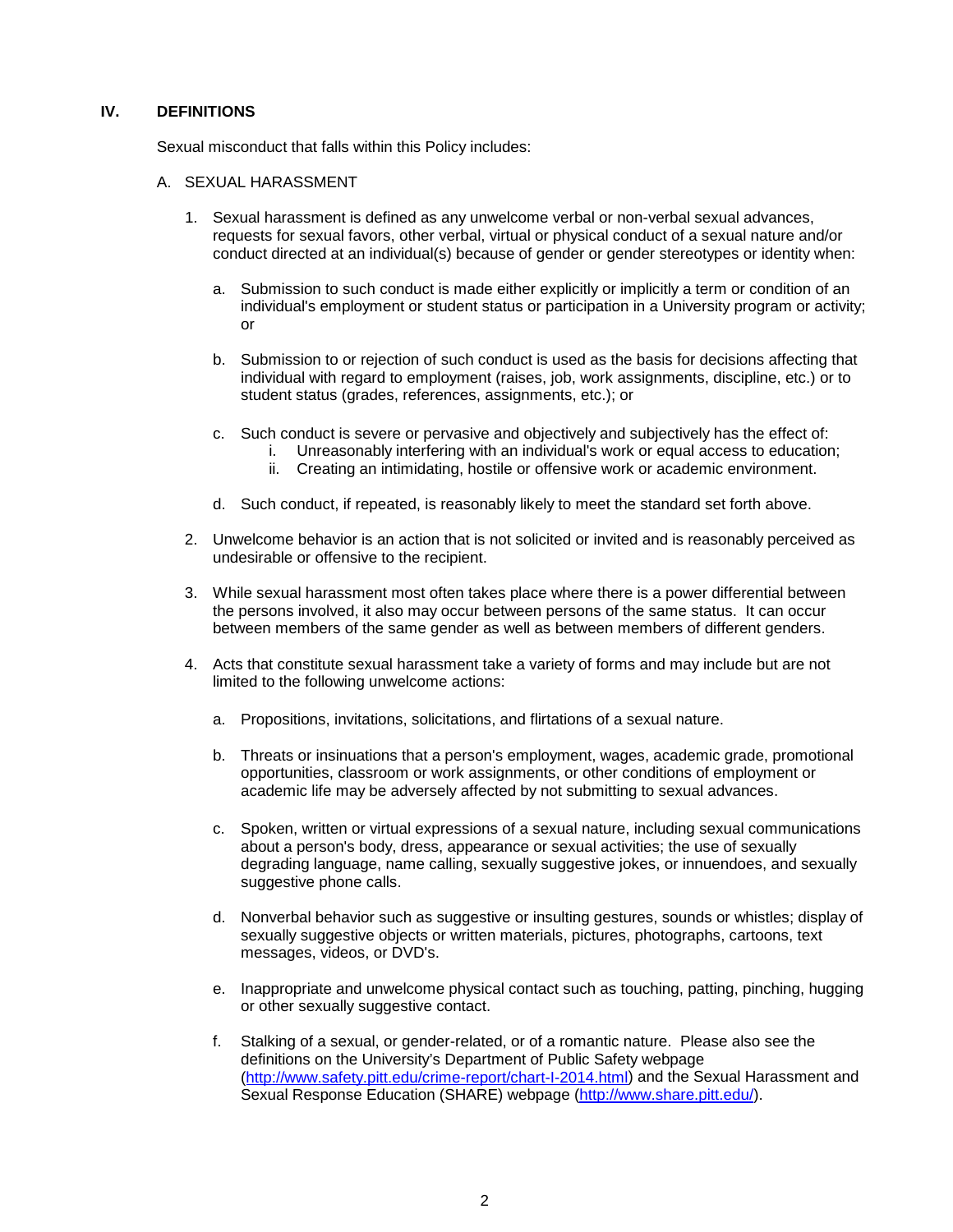- g. Stereotyping or generalizing about a group based on gender, gender stereotypes, or gender expression. These types of comments may constitute sexual harassment when associated with other sexual behavior or comments.
- h. Illegal sexual acts such as exhibitionism (indecent exposure), or voyeurism (Peeping Tom).
- i. Other acts of sexual misconduct or violence may also constitute sexual harassment.

#### B. SEXUAL VIOLENCE

Sexual violence is a subset of sexual misconduct. Sexual violence refers to physical sexual acts perpetrated against a person's will or where a person is incapable of giving consent (e.g., due to a person's age or use of drugs or alcohol, or because an intellectual or other disability prevents the person from having the capacity to give consent). A number of different acts fall into the category of sexual violence, including rape, sexual assault, sexual battery, sexual abuse, and sexual coercion. All such acts of sexual violence are forms of sex discrimination prohibited by this Policy and Title IX.

Definitions relevant to sexual violence can be found here:

<http://www.share.pitt.edu/about/definitions-and-consent> <http://www.share.pitt.edu/legal-definitions> <http://www.safety.pitt.edu/>

Where sexual violence is involved, requests for confidentiality will be considered as set forth in Appendix B of the Procedure on Sexual Misconduct, 06-05-01.

C. OTHER SEXUAL MISCONDUCT

In addition to sexual harassment and sexual violence, other misconduct covered by this Policy includes stalking and sexual exploitation and any other similar form of misconduct prohibited by Title IX, the Campus Sexual Violence Act, or the Violence Against Women Act. Relevant definitions may be found here:

<http://www.share.pitt.edu/about/definitions-and-consent> <http://www.share.pitt.edu/legal-definitions> <http://www.safety.pitt.edu/>

D. SEXUAL MISCONDUCT WHEN CONSTITUTIONALLY PROTECTED SPEECH IS IMPLICATED OR IN THE ACADEMIC SETTING

When constitutionally protected speech is concerned, this Policy will be applied only to the extent consistent with the First Amendment. This Policy does not prohibit legitimate academic activities, such as lectures, classroom debates, reading assignments, presentations, coursework and publications, involving content of a sexual or gender-related nature that is reasonably related to the academic topic. For example, a class on human sexuality will involve content of a sexual or gender-related nature. However, there are situations when sexual misconduct or harassment may occur in an academic setting. For example, failing a student for refusing to exchange sexual favors for a better grade would not be protected by the First Amendment and would violate this Policy. The Statement on Academic Freedom of the University's Ad Hoc Committee on Academic Freedom may provide useful guidance in determining whether the conduct at issue is reasonably related to the academic subject matter.

#### **V. RELATIONSHIPS INVOLVING AUTHORITY OR POWER**

When individuals are in positions of unequal power at the University, there is the potential for a conflict of interest, favoritism, and exploitation. In an effort to ensure that the University's educational and work environment is based on professional relationships in an atmosphere of mutual respect and trust, the University has a Policy on Consensual Sexual, Romantic, and Intimate Relationships with Students and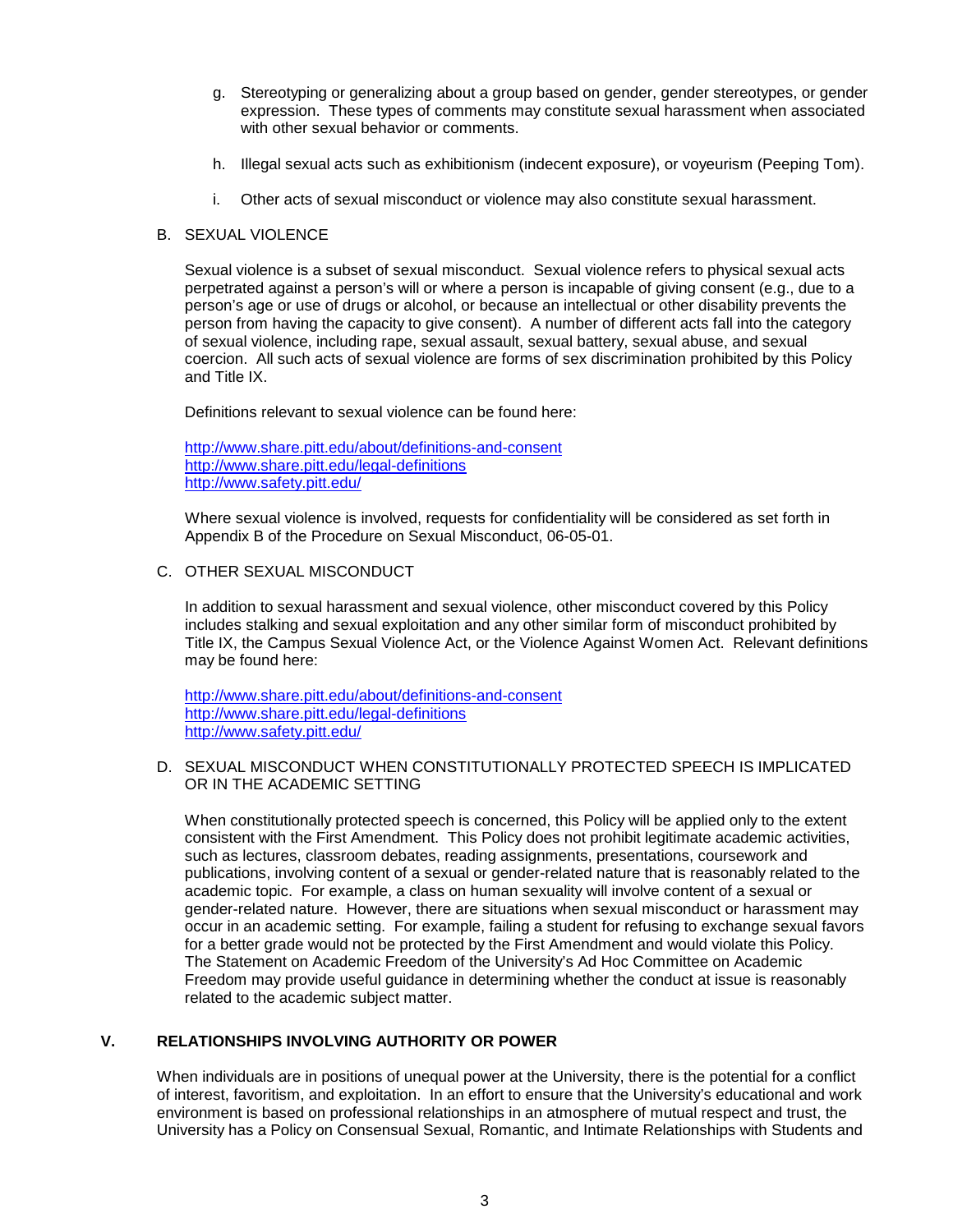between Employees (Policy 02-04-03). All policies and procedures can be found at [https://www.cfo.pitt.edu/policies/policies.html.](https://www.cfo.pitt.edu/policies/policies.html)

# **VI. RESPONSIBILITY FOR COORDINATION OF UNIVERSITY'S EFFORTS RELATING TO SEXUAL MISCONDUCT**

The University's Title IX Coordinator, in conjunction with the appropriate Responsibility Center Head or designee, is responsible for coordinating the University's Title IX responsibilities, including allegations of sexual misconduct in violation of this Policy, overseeing the University's response to Title IX violations, and identifying and addressing any patterns of behavior or systemic problems.

The Title IX Coordinator can be reached at [titleixcoordinator@pitt.edu.](mailto:titleixcoordinator@pitt.edu)

Please refer to Procedure 06-05-01 for guidance on reporting complaints of sexual misconduct.

#### **VII. RESPONSIBLE EMPLOYEES AND CONFIDENTIALITY**

A "responsible employee" is a University employee who has the authority to redress sexual misconduct, who has the duty to report incidents of sexual violence or other sexual misconduct, or who a student could reasonably believe has this authority or duty. This is a broad definition, which means most University employees will be considered responsible employees. When a victim tells a responsible employee about an incident of sexual violence, the victim should expect the University to take prompt and appropriate steps to investigate what happened and to resolve the matter promptly and equitably.

With respect to confidentiality, a responsible employee must report to the Title IX Office all relevant details about the alleged sexual violence shared by the victim including the names of the victim and alleged perpetrator(s), any witnesses, and any other relevant facts, including the date, time and specific location of the alleged incident.

To the extent possible, consistent with the obligations of the Violence Against Women Act (VAWA), information reported to a responsible employee will be shared only with people responsible for handling the University's response to the report. A responsible employee should not share information with law enforcement without the victim's consent or unless the victim has also reported the incident to law enforcement.

Additional information on responsible employees and confidentiality is posted here: [http://www.share.pitt.edu/confidentiality.](http://www.share.pitt.edu/confidentiality)

### **VIII. RETALIATION**

Retaliation is prohibited and will constitute separate grounds for disciplinary action. Retaliation is the act of taking adverse action against a complainant, a respondent, or any other person involved in the process based on the person's reporting or participation in the process under the Policy or this Procedure. Retaliation includes behavior on the part of the respondent or the complainant and other related persons, including, but not limited to, acquaintances, friends, and family members. Although independent action will be taken against anyone engaging in retaliation, the complainant and the respondent should not encourage such actions and will also be held responsible to the extent of their involvement in the retaliation. An individual who believes they have experienced retaliation should contact the Title IX Office, and the University will investigate the complaint. If the University determines that evidence exists to support that retaliation occurred, appropriate action will be taken regardless of the outcome of the underlying sexual misconduct complaint. This usually involves referral of the retaliation concerns to another University process for resolution, unless additional sexual misconduct is involved.

# **IX. TRAINING AND OTHER RESOURCES**

Training and other resources are described on the University's website on Sexual Harassment and Assault Response and Education (SHARE) at [http://www.share.pitt.edu.](http://www.share.pitt.edu/)